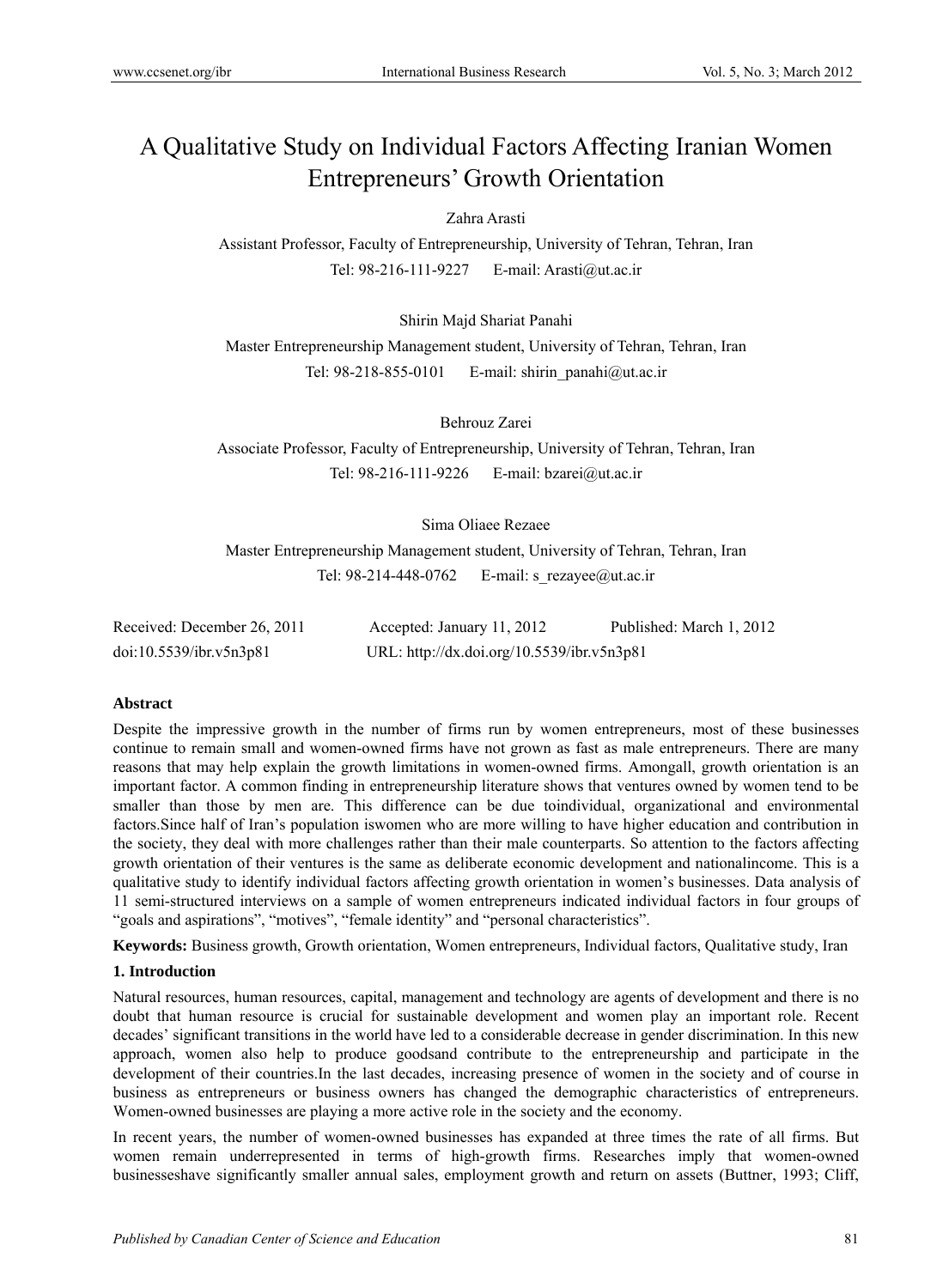1998; Brush, 2008). Despite the impressive growth in the number of firms run by women entrepreneurs, most of these businesses continue to remain small and women-owned firms have not grown as fast as male entrepreneurs. Women-owned businesses tend to be smaller, with less capital, have lower revenues and fewer employees, and reside in lower-profit industries (Buttner, 1993; Reshmi, 2002; Morris et al., 2006; Brush & Gatewood, 2008; Roomi, 2009).

Gender-based research on entrepreneurs indicates that the common points between the two genders outweigh the conflicting ones (Brush, 1992). According to Morris et al. (2006), one might imply from such findings that commonalities between male and female entrepreneurs would result in similar performance outcomes for their ventures, while others have suggested a lower propensity towards growth among female entrepreneurs.

This difference in business growth has affected by various factors.But among all factors, growth orientation, as an important factor, should not be ignored. It is noted that researchers suggest a lower willingness toward growth between female compared to male entrepreneurs (Morris et al., 2006).

On the other hand, according to estimates made by statistical center of Iran, women constitute 49.5 % of 73.5 million people in 2009 and they are capable of playing a vital role in economic profit. Nowadays Iranian women are skilled and highly educated. Their presence in universities is more than 65 % that outweigh men students, while there is no supportive public organization especial for women entrepreneurs but just there are limited supports for self-employment and they are the same for men and women (Arasti  $\&$  Akbarijokar, 2009).

Considering the role of women in economy, studying the factors affecting growth orientation in women's businesses in individual aspects results a deeper attitude towards growth in women-owned businesses and may increase the development process in developing countries. Current study is supposed to identify the individual factors which affect growth orientation of women entrepreneurs.

In this paper, first we focus on the literature review and the theoretical base of research. Then in two next sections, we will present the methodology of research and the result of qualitative study as effective individual factors on growth orientation of women entrepreneurs. Finally, paper will end with discussion and conclusion.

#### **2. Literature Review**

In this section, we review the literature on women's entrepreneurship studies about business growth and growth orientation.

#### *2.1 Women Entrepreneurs and Business Growth*

Different experts categorized the establishment and development process of SME's in five steps that "growth" is one of them (Hodgetts & Kuratko, 2001). Normally, women-owned businesses will not experience a lot in business growth (Brush et al., 2006; Buttner, 1993; Cliff, 1998; Morris e al., 2006). Researchers point out underlying patterns that may help explain growth limitations in women-owned ventures (Brush et al., 2008). They suggest that women were less probable to have education in engineering and computing, and did not take classes on "how to start or expand a business". In contrast, men tended to take on partners who were not family members, and were more eager to start high-tech businesses. This willingness may result in ventures of greater scale and higher risk at the time of start-up, improving their growth visions (Morris et al., 2006). In other words to perform well, women entrepreneurs should gain related industry experience, develop business skills, and seek to achieve success (Lerner et al., 1997).

On the other hand, the entrepreneurs definegrowth differentlyand this attitude influences the goals and ambitions concerning growth (Cliff, 1998; Verheul et al., 2005; Morris et al., 2006; Majumdar, 2008).

For some researchers, major parameters of growth are employment, profit, added value, turnover, total assets and market share (Majumdar, 2008). For others growth isdefined by increase in number of employees and sales turnover rates (Morrison et al., 2003). According to Lerner et al (1997), business performance parameters are somehow the same as growth parameters like growth in revenues/sales, income, profitability and the number of employees.

Valencia and Lamolla (2005) found two background variables in business growth: education, and professional experience. Educational background has been identified as a positive impact factor on initial entry and future business performance; and there is a strong causal link between experiences. According to their research, there were no significant differences between male and female entrepreneurs regarding educational level, psychological characteristics, in form of ownership of ventures, in the use of banking facilities, but there are some differences like:

- Women are more empathetic than men; therefore, they are much stronger in social skills. Women are socialized to be nurturing and relational.
- Women have a better relationship with their employees, clients and others, which are vital for business success and growth.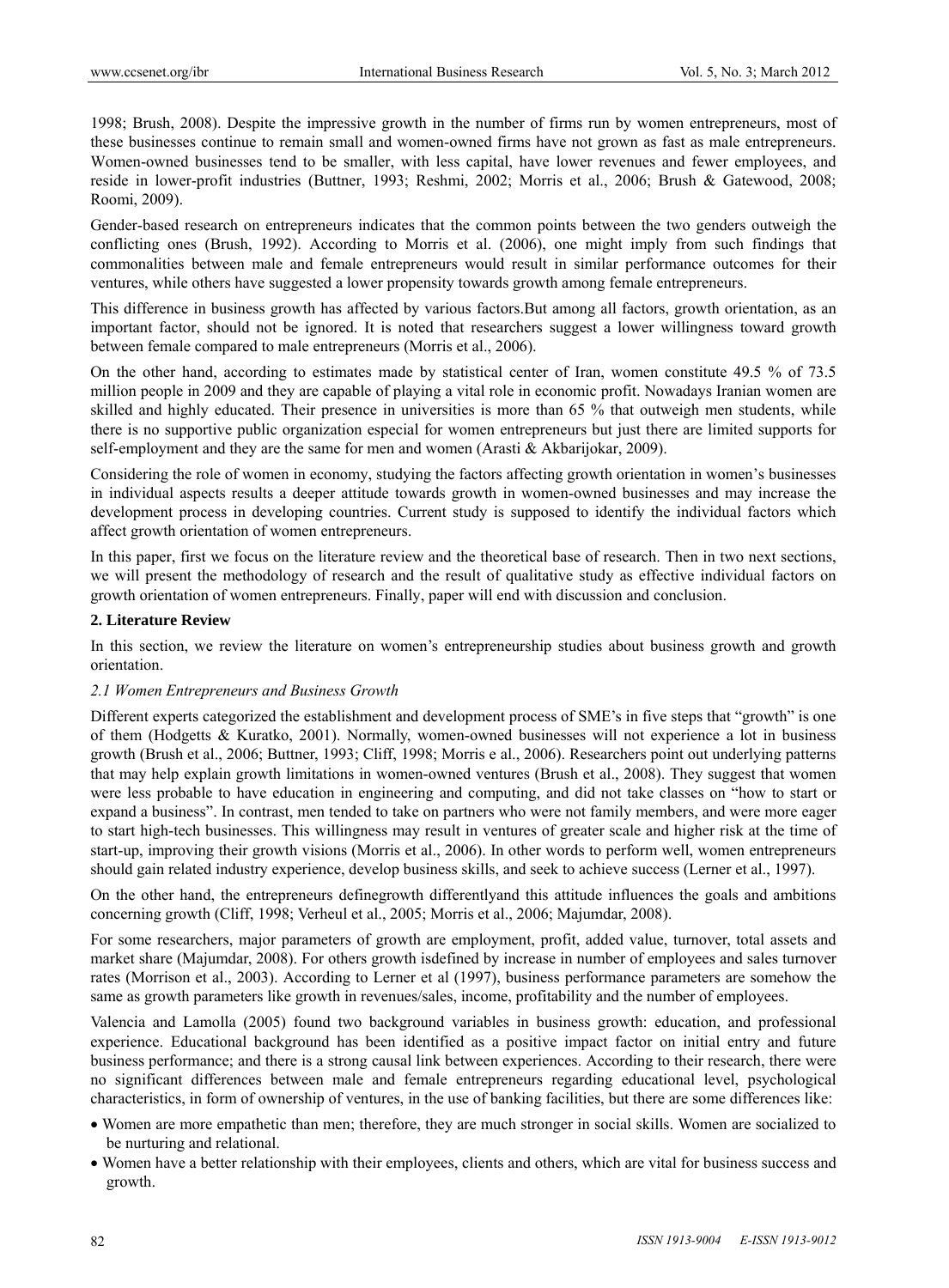- Men frequently form associations with four or more other owners, while women form associations with just one other owner (most likely a domestic partner).
- The growth of women-owned businesses is slower than men-owned businesses, because they do not engage in risks associated with fast-paced growth strategies.
- Women entrepreneurs' business plan have lesser domain, a larger need for external capital, hire feweremployees and take more time between initiations of activities on average.

Education and professional experience turned out to play an important role in venture creation success and survival (Dolinsky et al., 1993). In other researches, it has been stressed that women need to be aware that the nature of the business they initiate will influence the ease of attracting venture capital. This difference in ability of financing between women and men can affect business growth (Buttner, 1993). Childcare responsibilities, and their family commitments, lack of some parameters such as information on business development, skilled labor, effective networking abilities, and business training opportunities were also indicated as important barriers in growth of their businesses (Roomi et al., 2009).

#### *2.2 Women Entrepreneurs and Growth Orientation*

One of the most important reasons for the difference between women and men businesses growth is their growth orientation. In other words, female entrepreneurs voluntarily decide not to have a high rate of growth in their businesses (Morris et al., 2006).

Researchers often use several concepts as synonyms, which may make inferences vague and comparison between studies more difficult. Several terms, such as growth aspiration, growth intention, willingness to grow, are commonly used interchangeably with growth orientation (Ylitalo, 2010). Overall, growth orientation is defined as "the manager's propensity towards growth in their businesses" (Ylitalo, 2010) or "seeking growth by the business owner" (Morris et al., 2006) and finally "having growth as top priority and accepting risk to achieve growth" (Yli-Renko et al., 2002).

There are varieties of individual, organizational and environmental factors affectinggrowth orientation of women entrepreneurs (Morris et al, 2006). One of the most important is the individual factors which is the focus of this paper.

Individual factors of growth orientation have been discussed by Roomi et al. (2009) in terms of motives (push and pull factors) and personal goals. They found that entrepreneurs' motivations, intentions and aspirations play a vital role in the performance of their businesses. Motives for starting theventure would seem an important elementof growth aspirations, as thosewho are motivated by the desire to getrich or to meet a challenge would seemmore interested in growth than thosemotivated by discrimination (Morris et al., 2006). Majumdar (2008) believes that there is a variation in growth motivation and "Needrelated factors" are more important than ability and opportunity (Majumdar, 2008). In addition, other researchers believe that manager motives (push and pull factors) and personal goal ambitions, intentions, and competencies will affect an individual's small business orientation towards growth (Morrison et al., 2003; Brush & Carter, 2006; Roomi et al., 2009; Brush & Gatewood, 2008).

Also it is noted that women business owners tend to make a balance between economic goals, such as profit and growth, and noneconomic goals, such as product quality, personal enjoyment, and helping others. This leads to theories of gender differences, where, female entrepreneurs give less value to growth and success in business than male entrepreneurs do, and this difference will result in weaker growth intentions of female entrepreneurs (Cliff, 1998). Growth orientation is affected also by the convergence of owner-manager skills and competencies (Morrison et al., 2003). McGregor and Tweed (2002) have mentioned that the values placed on growth are different between men and women. Tendency of taking credit for success by entrepreneurs is an important element in the growth of small entrepreneurial organizations (Majumdar, 2008). Researchers believe that men tend to place greater emphasis on economic and quantitative values; unambiguous measures of achievement and success, such as wealth and status E.g. financial status, occupational status; women tend to assign more importance to social and qualitative values; and ambiguous measures of achievement and success, such as personal fulfillment and strong interpersonal relations. In other words, women pay more attention to internal factors than external ones, (e.g. internal stability and peace than profitability) (Cliff, 1998; Verheul et al., 2005; Morris et al., 2006; Majumdar, 2008).

Also, growthorientation would be stronger amongyounger and more educated women (Morris et al., 2006). Men tend to have stronger business backgrounds and experience, whereas women typically are more highly educated, but their education is less related to business management (Clifford 1996). Women were less likely to have educational backgrounds in engineering and computing, and tended not to take classes on how to start a business. These tendencies may result in ventures of lower scale and low risk at the time of start-up, decreasing their growth prospects (Morris et al, 2006).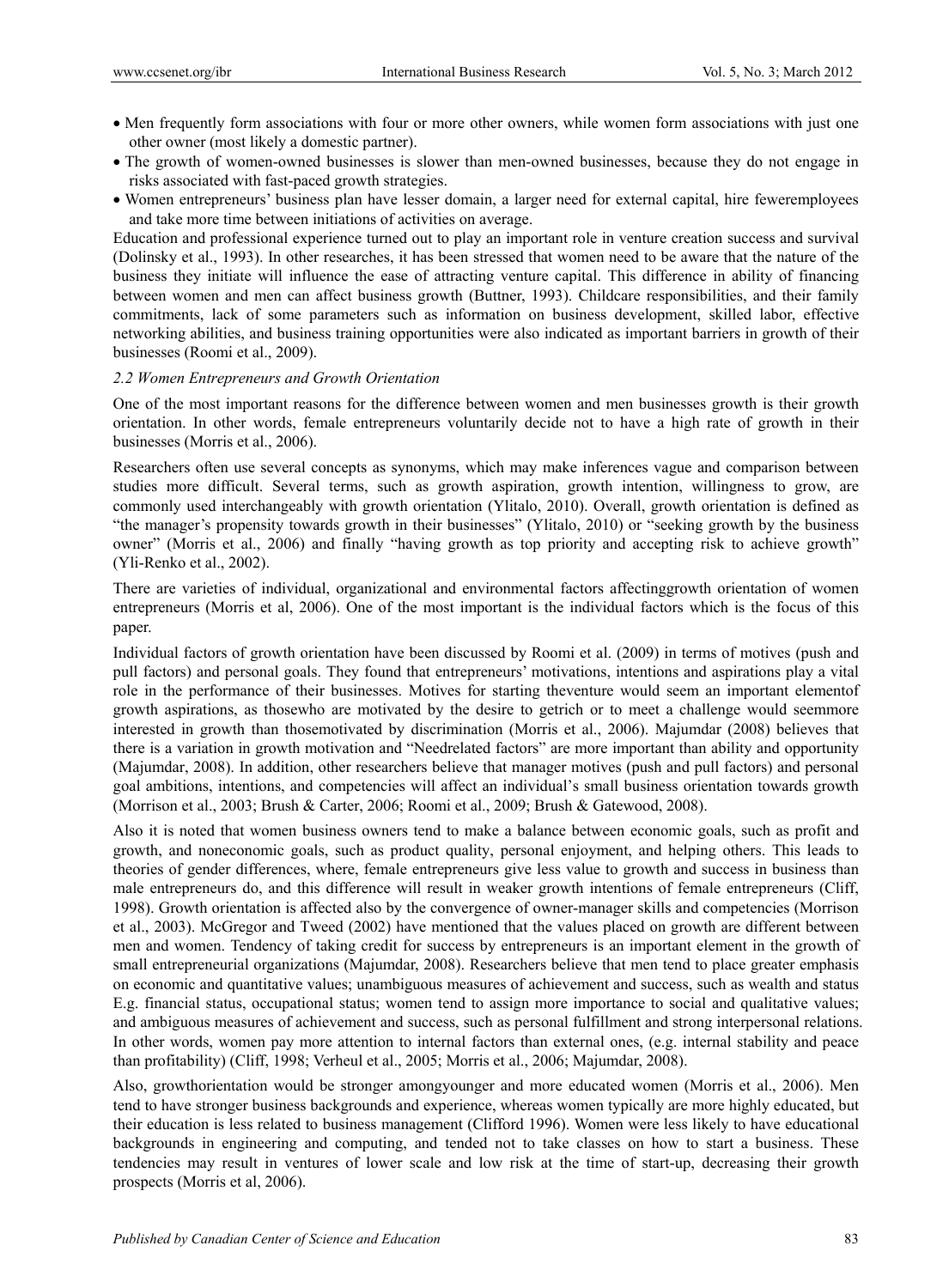On the other hand, it is hypothesized that growthorientation would be weaker among those women entrepreneurs who their female identity is higher. "Female identity" is a variable intended to capture therelative emphasis of the entrepreneur onfemale target audiences, suppliers, andinvestors, and the extent to which thebusiness is promoted or positioned aswoman-owned (Morris et al., 2006).

Also, previous researchesnoted that the strategies which have been taken during the lifecycle of the business (e.g. the methods and paths through which the firm was founded, previous experience of the founder/owner, and the ability of the entrepreneur to set realistic, measurable goals, and to effectively manage conflict) have been identified as individual factors that increase or decrease the willingness of the entrepreneur to grow their business (Gundry & Welsch, 2001). Shelton (2005) found that high-growth female entrepreneurs choose more appropriate strategies for reducing work–family conflict than their less successful counterparts (Shelton, 2005). In addition, Gundry and Welsch (2001) found that the group of high-growth-oriented entrepreneurs, are ambitious, are more eager to sacrifice on behalf of the business, and are good in team-based projects.

Some personal characteristics of the owner illustrate the low rate of growth orientation in women-owned businesses (Brush & Gatewood, 2008). Research on gender and management indicates that women are simply more modest in describing their achievements. In other words, they do not take credit for success, which of course affects the ability to obtain loans for investment. In addition, they underrate their own skills or performance in comparison with men (Verheul et al., 2005). Women often communicate differently than male entrepreneurs, by using language that downplays certainty and overplays doubts. Therefore, they come across as less confident and less ambitious, which is a hurdle in attracting investors by itself (Brush & Carter, 2006). Some researchers showed that females did score significantly lower on fields related to energy level and risk-taking. These scores declare that female entrepreneurs are less oriented than male entrepreneurs in becoming involved in situations with uncertain outcomes (risk-taking) and have less of the endurance needed to maintain a growth-oriented business (Sexton & Bowman, 1990).

Growth orientation, especially in small businesses represents a complex matter and is considered multidimensional, in scope and character. The aim of this study is identifying individual factors which affect growth orientation of women entrepreneurs.

#### **3. Research Methodology**

In order to answer the research question and identify the individual factors affecting women entrepreneurs' growth orientation, a quantitative study was done in a sample of women entrepreneurs, academic experts and decision makers in Tehran the capital city of Iran. The selection process was based on the following criterion:

- Academic experts in entrepreneurship especially in women's entrepreneurship
- Practitioners (women entrepreneurs in high-growthventures)
- Active decision makers in the field of women's businesses

In total 11 semi-structured interviews with 2 decision makers, 1 academic and 8 women entrepreneur were conducted betweenspring and summer 2011. Each interview takes in average 80 minutes. Those decision makers who participated in interview were experienced in strategy making in fields of women. One of them was 39 years old with PhD degree and the other one with 47 years old had a master degree. The academic expert who attended in interview was 35 years old and had P.H.D degree and her research field was about women entrepreneurs.Between women entrepreneurs who participated in interview, 6 peoplewere active in service sector. Most of them (5people) were over the age of 45. The majority (5 people) had a master degree or higher. 4 people were in business for an average of 20 to 30 and 3 people were less than 10 years.

All Interviews were recorded and then transcribed for content analysis and conclusions. Content analysis is a research technique for making replicable and valid inferences from text or other meaningful matters, to the contexts of their use. As a research technique, content analysis provides new insights, increases the researcher's understanding of particular phenomena's, or informs practical actions (Krippendorff, 2004).

#### **4. Findings**

To conduct a content analysis on any such text, the text is coded or broken down into manageable categories on a variety of levels-word, word sense, phrase, sentence, or theme-and then examined using one of content analysis basic methods, either conceptual analysis, or relational analysis. All levels of content analysis have been presented in this section. First, the analysis of one interview as a sample is given in Table 1. In this interview, six individual factors affecting growth orientation of women entrepreneurs have been identified.

#### Insert Table 1 Here

In the first step, all factors identified from each interview are coded and have been presented in Table 2.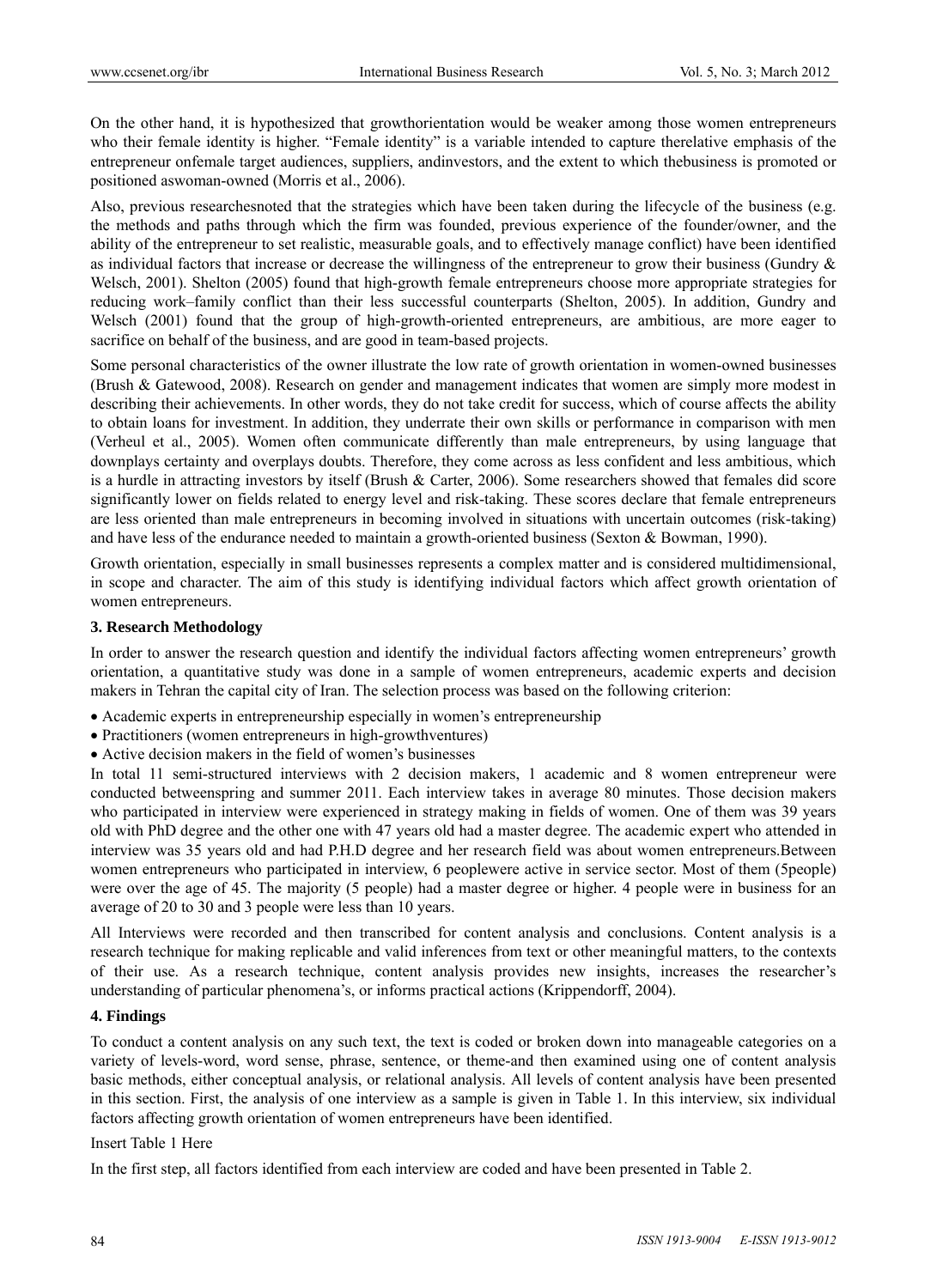#### Insert Table 2 Here

There are many repetitive factors in 11 interviews. In the second step, all repetitionswere omitted and the results are given in Table 3.

Insert Table 3 Here

In the last step, thefactors presented in Table 4 have been categorized in four groups based on their nature. The results are shown in Table 4.

#### Insert Table 4 Here

After content analysis on 11 interviews, all individual factors affecting growth orientation of women entrepreneurs identified in four groups of factors including motives, goals, female identity and personal characteristics. The final research model was presented in Figure 1.

#### Insert Figure 1 Here

## **5. Discussion**

Results of this qualitative study pointed out that growth orientation is a complex phenomenon. With regard to the finding, we can conclude that growth orientation is affected by goals (economical and non-economical), motives (push and pull factors), female identity (internal and external stakeholders), and personal characteristics (personality and demographic characteristics, personal attitude and skills).

Figure 1 resulted from our qualitative study show all individual factors affecting growth orientation of women entrepreneurs in three levels. For example one of individual factors is goals of entrepreneur which could be economic or non-economic. Economic goals which were extracted by content analysis include sales growth, employee growth, growth in multiplicity and variety of products and services. The detailed results for other individual factors were presented (see Figure 1).

This study is the first to identify those elements in detail. Previous researches focused ondifferent factors affecting growth orientation, so they didn't go through details.

The study conducted by Morris et al., (2006) is the only one focused on growth orientation of women entrepreneurs. However, our study focuses only on individual factors in detail and completes the results of previous studies in this field.

#### *5.1 Motivation and Goals*

Goals and motives of women entrepreneurs have been identified as affecting factors of growth orientation by other studies (Brush & Carter, 2008; Roomi et al., 2009; Morris et al., 2006; Gundy & Welsch, 2001; Morrison et al., 2003), but mentioned in our research in detail and divided by push and pull motives as well as economic and non-economic goals. As it is shown in table 3, non-economic goals have been mentioned more than economical goals by interviewees. In most of interviews, women entrepreneurs have discussed about quality, credit, and employee satisfaction and creating social-environmental values more than other goals. Also, pull factors were more motivating for women entrepreneurs than pull ones. Self-expression, independency, becoming rich, flexibility, progress in life, job creation for relatives and gaining internal stability have been more importantfor women entrepreneurs than other motives.

#### *5.2 Female Identity*

Female identity has been mentioned only in Morris et al., (2006) as affecting factor of growth orientation of women entrepreneurs. Our study confirms it and presents the female identity in two sub factors of internal and external stakeholders.

#### *5.3 Personal Characteristics*

Based on results, the most important individual factors of growth orientation are personal characteristics of women entrepreneur. This factor mentioned in all interviews and much more than other individual factors. This means that growth orientation of women entrepreneurs is affected by personal characteristics more than goals, motives and female identity. Among personal characteristics, both management and technical skills were mentioned by interviewees more than other ones.

In no researches have personal characteristics been identified in such detail. Gundy (2001) and Sexton and Bowman (1990) referred to high growth oriented women entrepreneurs' characteristics. These characteristics were confirmed in our research too. But "commitment to ethical principles" and "opportunism" is two personality characteristics that have been derived from the interviews, and are new to theliterature of growth orientation.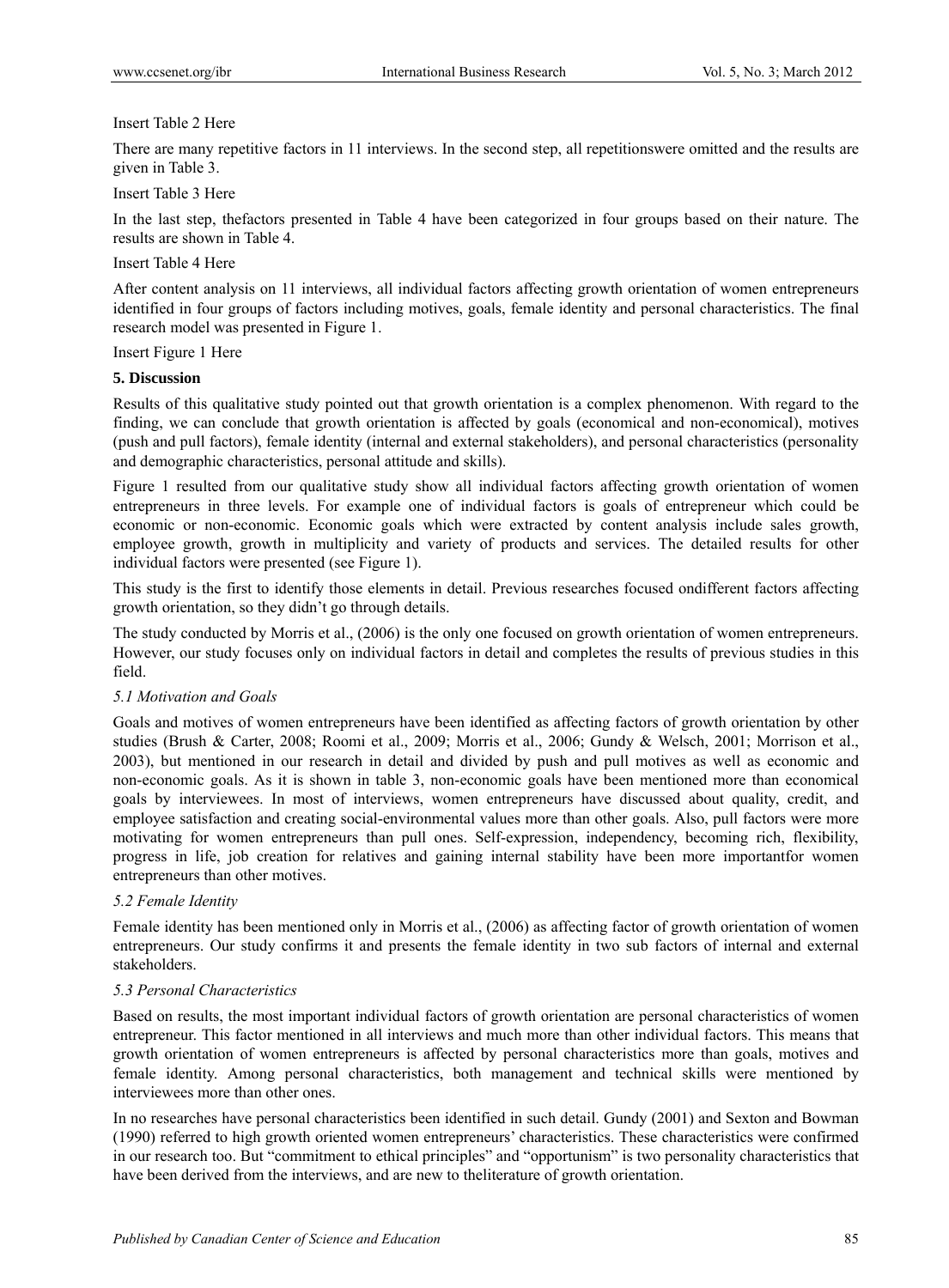The value which women entrepreneurs assigned to growth and success in their businesses have been referred to by other researchersas "attitude to growth" (Majumdar, 2008; Morris et al., 2006; Cliff, 1998; Verheul et al., 2005), and confirmed in our research. In addition, "attitude to obstacles" was discussed by Morris et al., (2006) and confirmed by our research.

Age, education, previous entrepreneurial experience and previous related work experience have been suggested as affecting factors of growth orientation by other researchers (cliff, 1998; Dolinsky et al., 1993; Valencia & Lamolla, 2005; Morris et al., 2006; Lerner et al, 1997; Clifford, 1996; Morris et al., 2006). These demographic factors confirmed in our study too.

Referring to management skills as an affecting factor of growth orientation was only done by Morrison et al. (2003). In our study, management skills and technical skills have been identified as personal skills affecting growth orientation of women entrepreneurs.

#### **6. Conclusion**

This study attempted to identify the individual factors affecting growth orientation of women entrepreneurs. The finding of qualitative study found that growth orientation of women entrepreneurs is affected by goals, motives, female identity and personal characteristic. It makes clear that modest and high growth entrepreneurs differ in how they view themselves, their families, and their ventures. In addition, they utilized strategies that helped them to moderate the work-family conflict. They are devoted to their businesses and see their firm as the most important thing in their life. Comparing to other women entrepreneurs they are more ambitious and higher in risk taking and energy level. They do not take obstacles as limitation, and if possible, they will convert them to opportunities.

The implications of this study expose the areas of women entrepreneurs as well as policy makers. Although this study is not expected to be generalized; nonetheless, the findings reveal the need for more attention to the results. It raises attention togrowth orientation as one of the most important factor of business growth. The implications for policy makers are thereforeas follows: the Iranian government needs to focus on motives and goals of women entrepreneurs in order to present the appropriate policy support for different types of women entrepreneurs. In addition, by identifying personal characteristics, the government can encourage those women who have these kinds of characteristics to establish or grow their businesses.

This is a first study on growth orientation of women entrepreneurs that focus on individual factors in detail by a qualitative research method. Accordingly, this qualitative data contributes to existing literature on growth orientation, but the limitations of largely interpretive, qualitative research make it problematic to generalize the results. This limitation will be tackled in a subsequent research phase of this project which is based on a large survey of women entrepreneurs. The items identified could also be incorporated to enhance a quantitative research in different contexts.

#### **References**

Arasti, Z., & AkbariJokar, M. R. (2009). Management strategies and view of Iranian women entrepreneurs to success. *Modares, 12*(1), 56-77 (in Persian).

Brush, C. G., Carter, N. M., & Gatewood, E. J. (2006). *Growth-oriented Women Entrepreneurs and Their Businesses: A Global Research Perspective (New Horizons in Entrepreneurship Series)*. Edward Elgar Publishing LTD.

Brush, C. G., & Gatewood, E. J. (2008). Women growing businesses: Clearing the hurdles.*Business Horizons, 51*(3), 175-179. http://dx.doi.org/10.1016/j.bushor.2008.01.007

Buttner, E. H. (1993). Female entrepreneurs: How far have they come?. *Business Horizons, 36*(2), 59-65. http://dx.doi.org/10.1016/S0007-6813(05)80039-4

Brush, C. (1992). Research on women business owners: Past trends a new perspective and future directions. *Entrepreneurship Theory and Practice, 16*(4), 5-30.

Cliff, J. E. (1998). Does one size fit all? Exploring the relationship between attitudes towards growth, Gender and business size.*Journal of business venturing, 13*(6), 523-542. http://dx.doi.org/10.1016/S0883-9026(97)00071-2

Clifford, V. (1996). A case study of a feminist small business: Theory into practice. *International Review of Women and Leadership, 2*(2), 98-111.

Dolinsky, A. L., Caputo, R. K., Pasumarty, K., & Quazi, H. (1993). The effects of education on business ownership: A longitudinal study of women. *Entrepreneurship Theory and Practice, 18*(1), 43-53.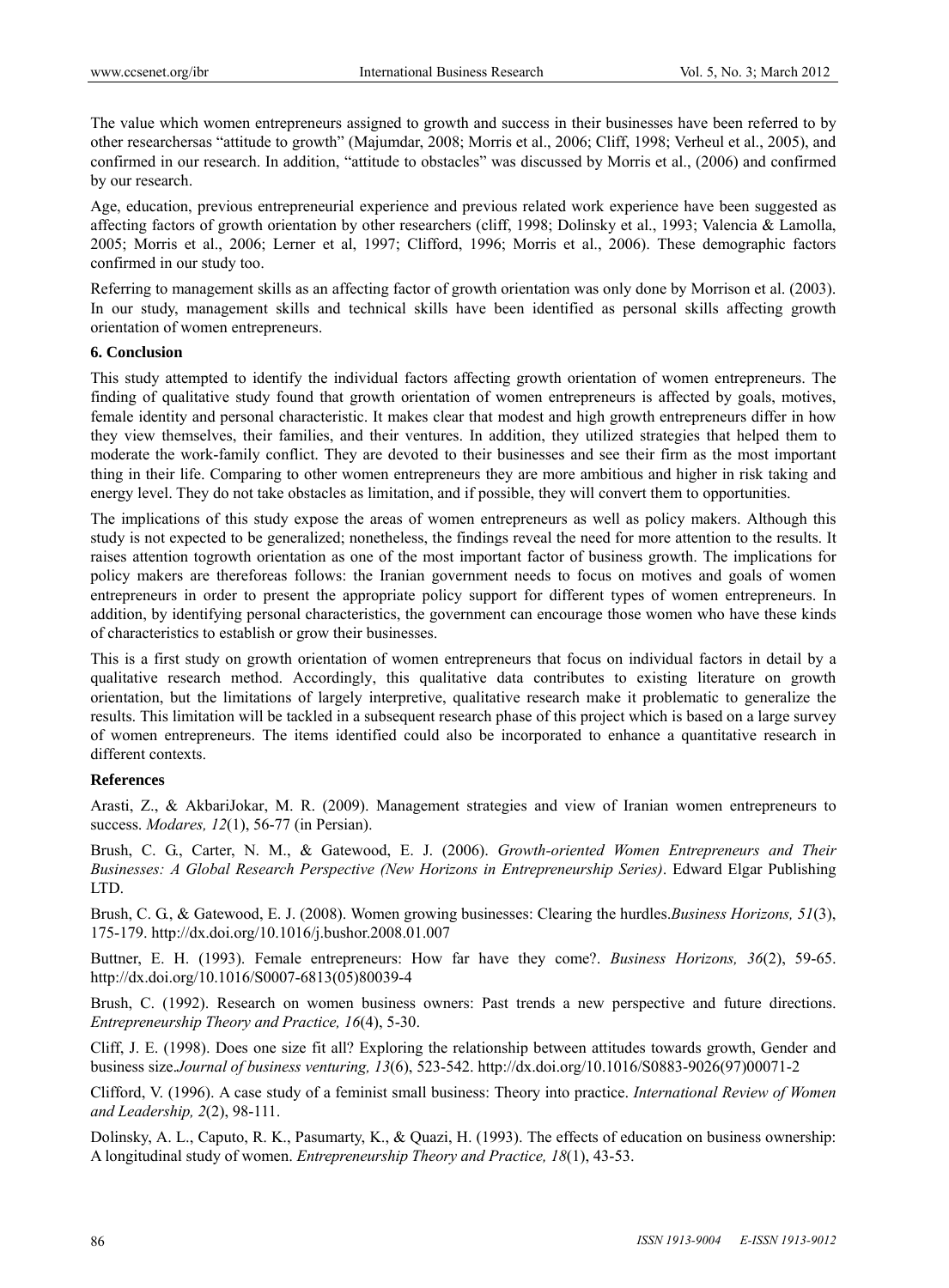Gundry, L. K., & Welsch, H. P. (2001). The Ambitious Entrepreneur: High Growth Strategies of Women-Owned Enterprises. *Journal of business venturing, 16*(5), 453-470. http://dx.doi.org/10.1016/S0883-9026(99)00059-2

Hodgetts, R., & Kuratko, D. (2001). *Effective Small Business Management.* Philadelphia: Harcourt College Publishers.

Krippendorff, K. (2004). *Content analysis: an introduction to its methodology* (2th ed.). Sage publication Inc.

Lerner, M., Brush, C., & Hisrich, R. (1997). Israeli Women Entrepreneurs: An Examination of Factors Affecting Performance. *Journal of Business Venturing, 12*(4), 315-339. http://dx.doi.org/10.1016/S0883-9026(96)00061-4

Majumdar, S. (2008). Modeling growth strategy in small entrepreneurial business organizations. *Journal of Entrepreneurship, 17*(2), 157-168. http://dx.doi.org/10.1177/097135570801700204

McGregor, J. & Tweed, D. (2002). Profiling a new generation of female small business owners in New Zealand: Networking, mentoring and growth. *Gender, work and Organization, 9*(4), 420-438. http://dx.doi.org/10.1111/1468-0432.00167

Morris, M. H., Miyasaki, N. N., Watters, C. E., & Coombes, S. M. (2006). The dilemma of growth: Understanding venture sizechoices of women entrepreneurs. *Journal of small business management, 44*(2), 151-168. http://dx.doi.org/10.1111/j.1540-627X.2006.00165.x

Morrison, A., Breen. J., & Shameem, A. (2003). Small business growth: Intention, ability & growth. *Journal of Small Business Management, 41*(4), 417-425. http://dx.doi.org/10.1111/1540-627X.00092

Reshmi, M. (2002). Thegrowth pattern of women-run enterprises: An empirical study in India. *Journal of Developmental Entrepreneurship, 7*(2), 217-237.

Roomi, M. A., Harrison, P., & Beaumont-Kerridge, J. (2009). Women-owned small and medium enterprises in England Analysis of factors influencing the growth process. *Journal of small business and enterprise development, 16*(2), 270-288. http://dx.doi.org/10.1108/14626000910956056

Sexton, D. L., & Bowman-Upton, N. (1990). Female &male entrepreneurs: Psychological characteristics &their role in gender related discrimination. *Journal of Business Venturing, 5*(1), 29-36. http://dx.doi.org/10.1016/0883-9026(90)90024-N

Shelton, L. M. (2005). Female entrepreneurs, work-family conflict, and venture performance: New insight into the work-family interface. *Journal of small business management, 44*(2), 285-297. http://dx.doi.org/10.1111/j.1540-627X.2006.00168.x

Valencia, S. M. & Lamolla, L. (2005). The female entrepreneurship field: 1990-2004. *4th International Conference of the Iberoamerican Academy of Management*. Lisbon.

Verheul, I., Uhlaner, L., & Thurik, R. (2005). Business accomplishments, gender and entrepreneurial self-image. *Journal of Business Venturing, 20*(4), 483-518. http://dx.doi.org/10.1016/j.jbusvent.2004.03.002

Yli-Renko, H., Autio, E., & Tontti, V. (2002). Social, capital, knowledge and the international growth of technology-based new firms. *International Business Review, 11*(3), 279-304. http://dx.doi.org/10.1016/S0969-5931(01)00061-0

Ylitalo, J. (2010). Resources and growth orientation as predictors of firm growth. (Unpublished Master dissertation), University of Aalto, Finland.

| Interview No. | Verbal statement                                                                               | Components                              |  |
|---------------|------------------------------------------------------------------------------------------------|-----------------------------------------|--|
|               | Every year, I set a new sales goal for myself, to<br>have more than last year's sales.         | 1. Goal of sales growth                 |  |
|               | My staff satisfaction can help me spiritually                                                  | 2. Goal of employee satisfaction growth |  |
|               |                                                                                                |                                         |  |
|               | I was not satisfied with my previous job                                                       | 3. Motive for job non-satisfaction      |  |
|               | I have never encountered any problem with my<br>female customers, during my business growth; I | Female customer<br>$\overline{4}$       |  |
|               | feel more convenient with my female customers.                                                 |                                         |  |
|               | I do not sleep more than 5-6 hours a day                                                       | 5. Being energetic                      |  |
|               | Obstacles have never been important to me                                                      | Attitude to obstacles<br>6.             |  |

Table 1.Verbal Statement and Derived Components from a Sample Interview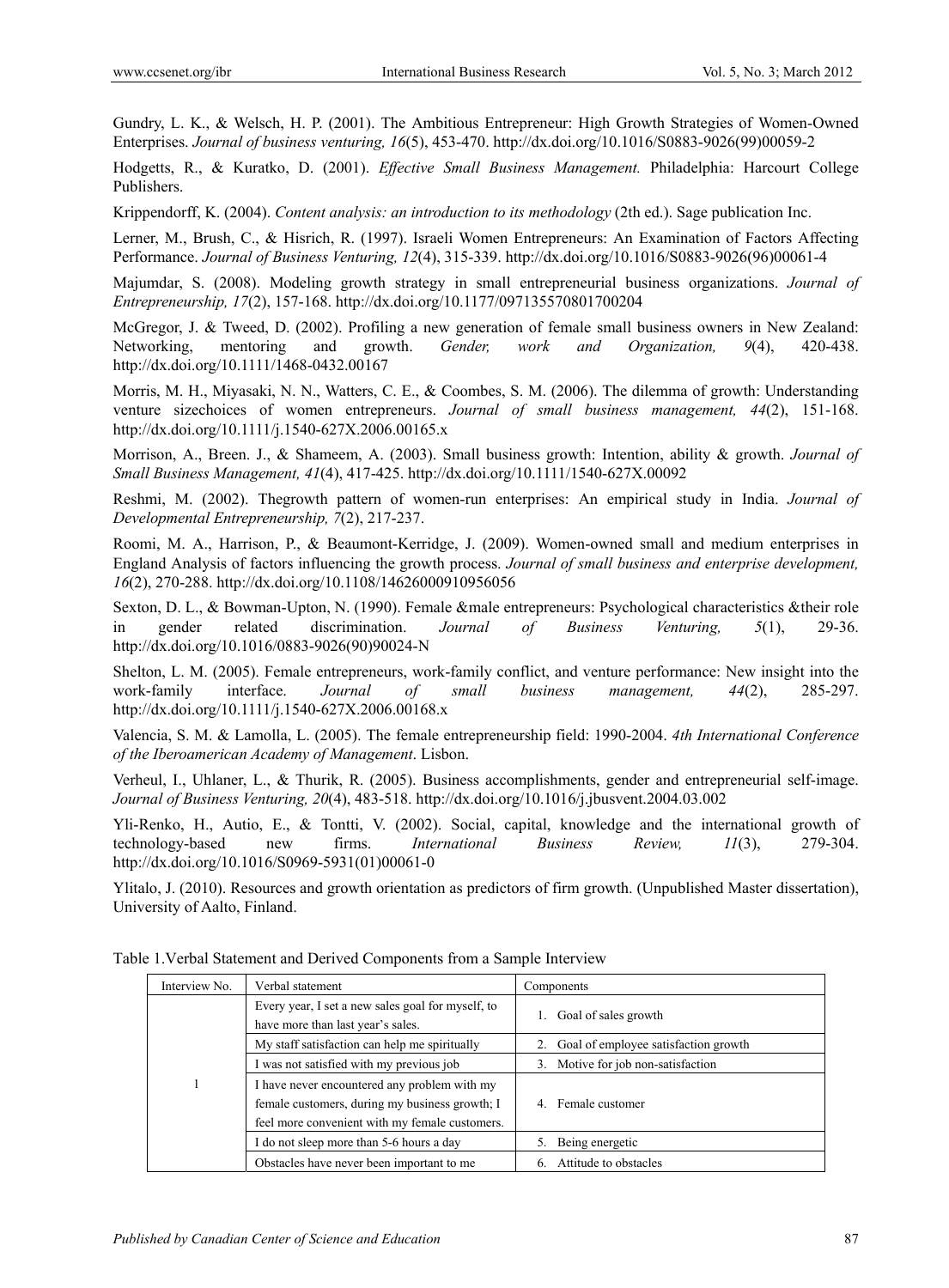# Table 2. Extracted Concepts for Each Interview

| Interview No.  | Concept                                                                      |  |
|----------------|------------------------------------------------------------------------------|--|
|                | 1.Set a goal to grow in sale                                                 |  |
|                | 2. Set a goal to grow in employee satisfaction                               |  |
|                | 3.Job non-satisfaction                                                       |  |
| 1              | 4. tendency to attract female customers                                      |  |
|                | 5. Being Energetic                                                           |  |
|                | 6. Attitude to obstacles                                                     |  |
|                | 7. Set a goal to grow in business credit                                     |  |
|                | 8. Want to become rich                                                       |  |
|                | 9. Want to have flexibility                                                  |  |
|                | 10.A tendency to attract female Investors                                    |  |
|                | 11. Being ambitious                                                          |  |
| 2              | 12.Risk taking                                                               |  |
|                | 13.Age                                                                       |  |
|                | 14.Related experience                                                        |  |
|                | 15. Management skills                                                        |  |
|                | 16. Technical skills                                                         |  |
|                |                                                                              |  |
|                | 17. Want to create job for relative                                          |  |
|                | 18. Want to become rich                                                      |  |
|                | $19.$ Age                                                                    |  |
|                | 20. Set a goal to grow in multiplicity and variety of products and services. |  |
| 3              | 21. Want to express myself                                                   |  |
|                | 22. Want to have progress in life                                            |  |
|                | 23. Attitude to growth                                                       |  |
|                | 24. Management skills                                                        |  |
|                | 25. Technical skills                                                         |  |
|                | 26.A tendency to attract female customers                                    |  |
|                | 27. Set a goal to grow in business credit                                    |  |
|                | 28. Want to have flexibility                                                 |  |
|                | 29. Being ambitious                                                          |  |
| $\overline{4}$ | 30. Attitude to growth                                                       |  |
|                | 31. Set a goal to grow in quality                                            |  |
|                | 32. Want to have independency                                                |  |
|                | 33.Opportunism                                                               |  |
|                | 34. Education                                                                |  |
|                | 35. Attitude to obstacles                                                    |  |
|                | 36.Risk taking                                                               |  |
|                | 37. Related experience                                                       |  |
|                | 38. Attitude to growth                                                       |  |
|                | 39. Management skills                                                        |  |
|                | 40. Want to have independency                                                |  |
| $\sqrt{5}$     | 41. Set a goal to grow in employee number.                                   |  |
|                | 42. Set a goal to create social & environmental values                       |  |
|                | 43. Want to gain internal stability                                          |  |
|                | 44.A tendency to attract female employee                                     |  |
|                | 45. Being devoted to business                                                |  |
|                | 46. Previous entrepreneurial experience                                      |  |
|                | 47. Being Energetic                                                          |  |
|                | 48. Being ambitious                                                          |  |
|                | 49. Risk taking                                                              |  |
| 6              | 50.Related experience                                                        |  |
|                | 51. Want to express myself                                                   |  |
|                | 52. Want to have progress in life                                            |  |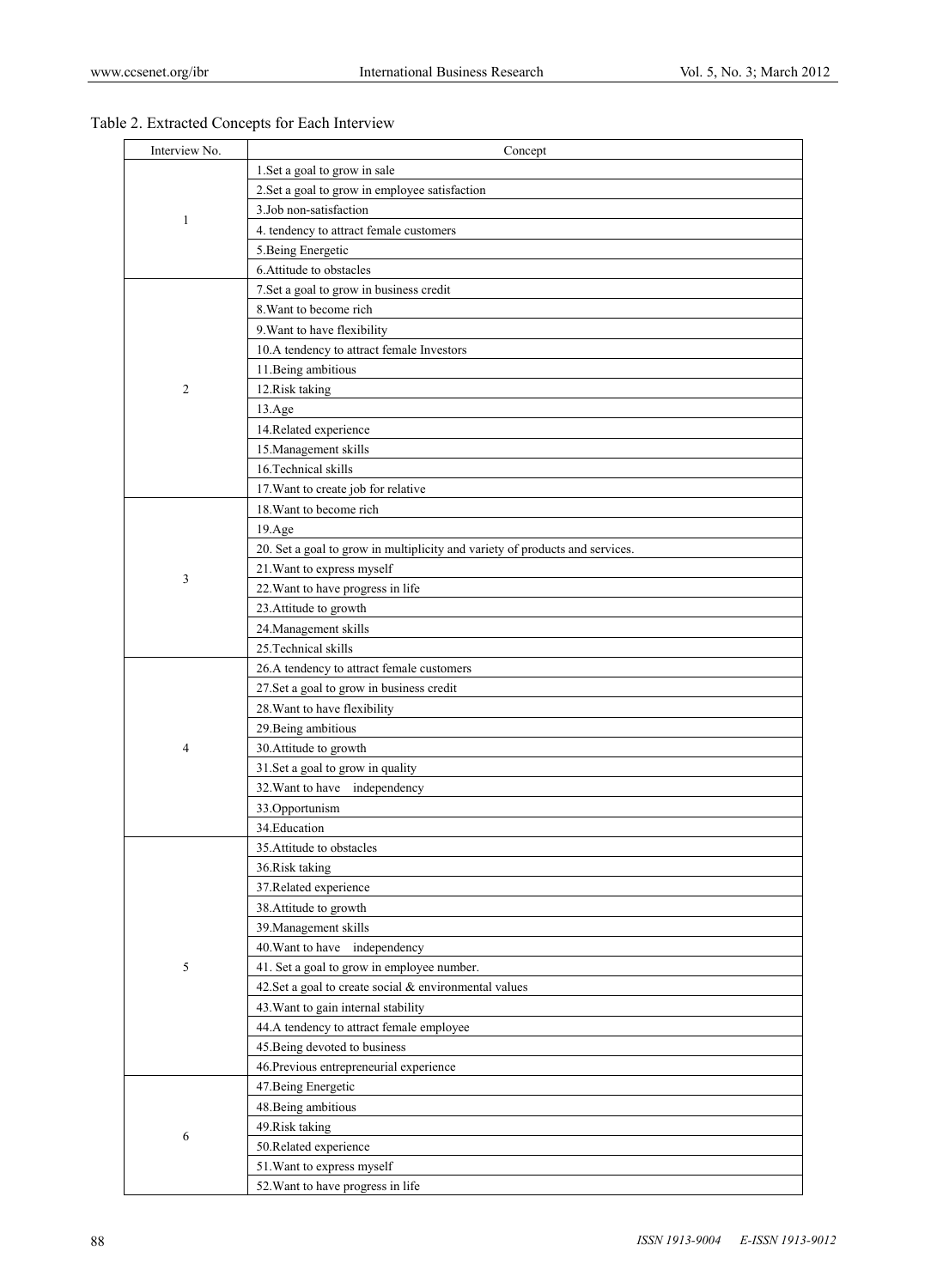| Interview No. | Concept                                                  |  |
|---------------|----------------------------------------------------------|--|
|               | 53. Attitude to growth                                   |  |
|               | 54. Management skills                                    |  |
|               | 55.Opportunism                                           |  |
|               | 56 Education                                             |  |
|               | 57. Being devoted to business                            |  |
|               | 58. Previous entrepreneurial experience                  |  |
|               | 59 Death/divorce                                         |  |
|               | 60.A tendency to attract female partners                 |  |
|               | 61. Commitment to ethical principles                     |  |
|               | 62. Being jobless                                        |  |
|               | 63. Technical skills                                     |  |
|               | 64.Risk taking                                           |  |
|               | 65.Age                                                   |  |
|               | 66. Management skills                                    |  |
| 7             | 67. Want to gain internal stability                      |  |
|               | 68.A tendency to attract female suppliers                |  |
|               | 69. Technical skills                                     |  |
|               | 70. Management skills                                    |  |
| 8             | 71. Set a goal to create social $&$ environmental values |  |
|               | 72.A tendency to attract female employee                 |  |
|               | 73.Risk taking                                           |  |
|               | 74. Management skills                                    |  |
| 9             | 75. Technical skills                                     |  |
|               | 76. Firing form work                                     |  |
| 10            | 77. Technical skills                                     |  |
|               | 78. Management skills                                    |  |
| 11            | 79 Technical skills                                      |  |

# Table 3. Extracted Components

| No.            | Extracted component         | Coding                                                     |  |
|----------------|-----------------------------|------------------------------------------------------------|--|
|                | <b>Economical Goals</b>     | 1, 20, 41                                                  |  |
| 2              | Non-Economic Goals          | 2, 7, 27, 31, 42, 71                                       |  |
| $\mathcal{F}$  | <b>Push Factors</b>         | 3, 59, 62, 76                                              |  |
| $\overline{4}$ | <b>Pull Factors</b>         | 8, 9, 17, 18, 21, 22, 28, 32, 40, 43, 51, 52, 67           |  |
| 5              | Internal stakeholders       | 44, 60, 72                                                 |  |
| 6              | External stakeholders       | 4, 10, 26, 68                                              |  |
| $\tau$         | Personality Characteristics | 5, 11, 12, 29, 33, 36, 45, 47, 48, 49, 55, 57, 61, 64, 73  |  |
| 8              | Demographic Characteristics | 13, 14, 19, 34, 37, 46, 50, 56, 58, 65                     |  |
| 9              | Attitude                    | 6, 23, 30, 35, 38, 53                                      |  |
| 10             | <b>Skills</b>               | 15, 16, 24, 25, 39, 54, 63, 66, 69, 70, 74, 75, 77, 78, 79 |  |

# Table 4. Extracted Dimensions

| No. | Extracted dimension      | Coding                                                                                                                                                                                  |  |
|-----|--------------------------|-----------------------------------------------------------------------------------------------------------------------------------------------------------------------------------------|--|
|     | Goals                    | 1, 2, 7, 20, 27, 31, 41, 42, 71                                                                                                                                                         |  |
| ◠   | <b>Motives</b>           | 3, 8, 9, 17, 18, 21, 22, 28, 32, 40, 43, 51, 52, 59, 62, 67, 76                                                                                                                         |  |
|     | Female identity          | 4, 10, 26, 44, 60, 68, 72                                                                                                                                                               |  |
|     | Personal characteristics | 5, 6, 11, 12, 13, 14, 15, 16, 19, 23, 24, 25, 29, 30, 33, 34, 35, 36, 37, 38, 39, 45, 46, 47, 48,<br>49, 50, 53, 54, 55, 56, 57, 58, 61, 63, 64, 65, 66, 69, 70, 73, 74, 75, 77, 78, 79 |  |